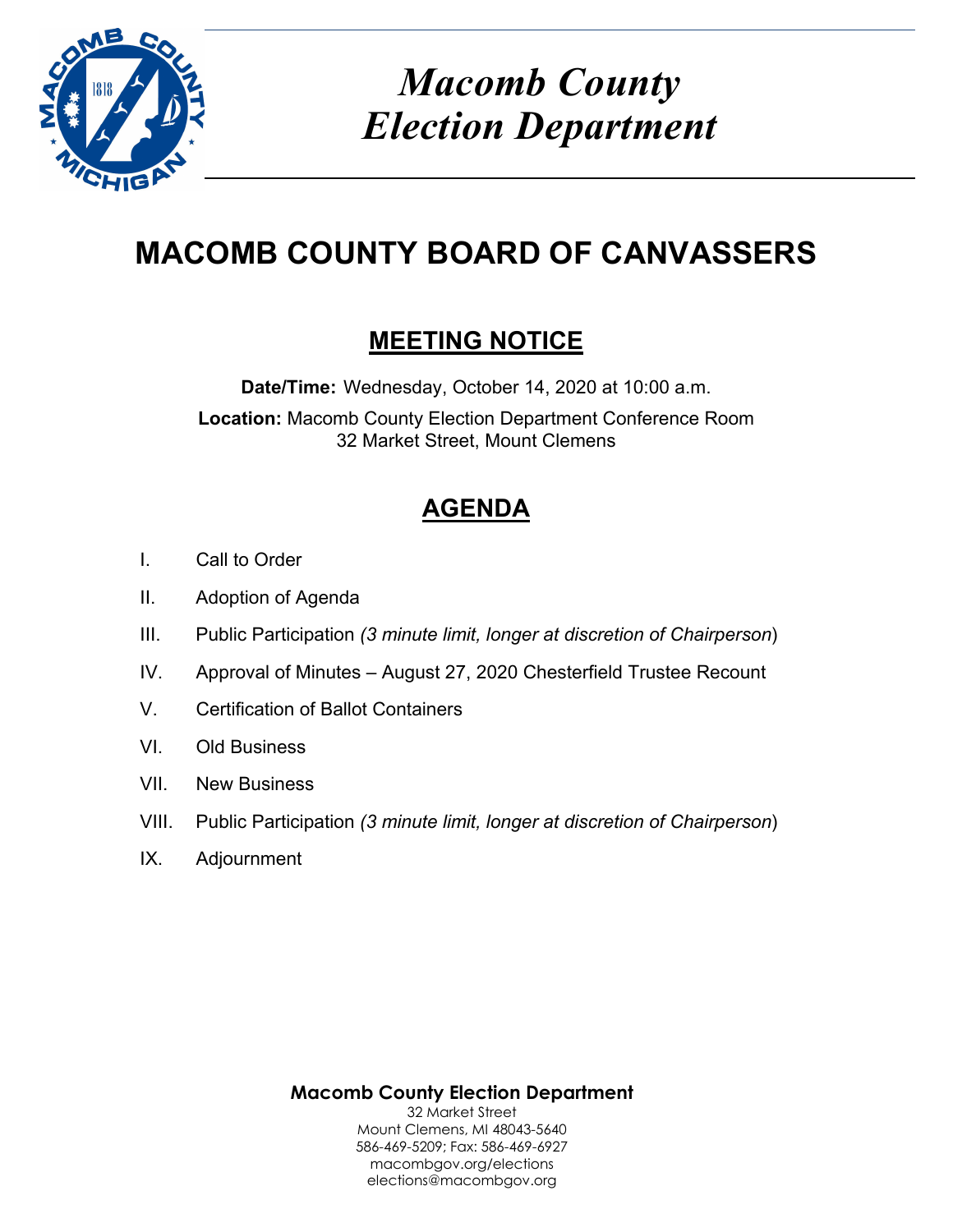### **MACOMB COUNTY BOARD OF CANVASSERS AUGUST 27, 2020 RECOUNT UNOFFICIAL MINUTES**

The Macomb County Board of Canvassers met on Thursday, August 27, 2020 at the Chesterfield Township Hall, 47275 Sugarbush, Chesterfield Township, Michigan, to conduct a recount of the votes cast for the office of Chesterfield Township Trustee in the Republican Primary, which appeared on the ballot at the Tuesday, August 4, 2020 Primary Election.

The following Board members were present:

 Barb VanSyckel – Chair Michelle DeBeaussaert – Vice Chair Lori Mabee – Canvasser Sarah Stovall – Canvasser

 *Also Present: Fred Miller – County Clerk & Register of Deeds Michael Grix – Chief Election Clerk Goce Nedanovski – Election Department Aaron Thomas – Assistant Corporation Counsel* 

#### **Call to Order**

Barb Van Syckel called the meeting to order at 9:06 a.m.

#### **Adoption of Agenda**

A motion was made by Michelle DeBeaussaert and seconded by Sarah Stovall to adopt the agenda. The motion carried unanimously.

#### **Public Participation**

None

#### **Approval of Minutes (August 4, 2020 Primary Election Canvass)**

A motion was made by Sarah Stovall and seconded by Lori Mabee to approve the minutes. The motion carried unanimously.

### **Recount of requested precincts in the Rep. Primary for Chesterfield Twp. Trustee**

The following precincts were recounted:

| City/Twp         | Precinct | Old Seal | <b>New Seal</b> | Recountable |
|------------------|----------|----------|-----------------|-------------|
| Chesterfield Twp |          | 4829     | 8705            | Yes         |
| Chesterfield Twp |          | 5510     | 8729            | Yes         |
| Chesterfield Twp |          | 2060     | 8740            | Yes         |
| Chesterfield Twp |          | 5547     | 8639            | Yes         |
| Chesterfield Twp |          | 2522     | 8644            | Yes         |
| Chesterfield Twp |          | 5517     | 8608            | Yes         |
| Chesterfield Twp |          | 4152     | 8640            | Yes         |
| Chesterfield Twp |          | 5548     | 8728            | Yes         |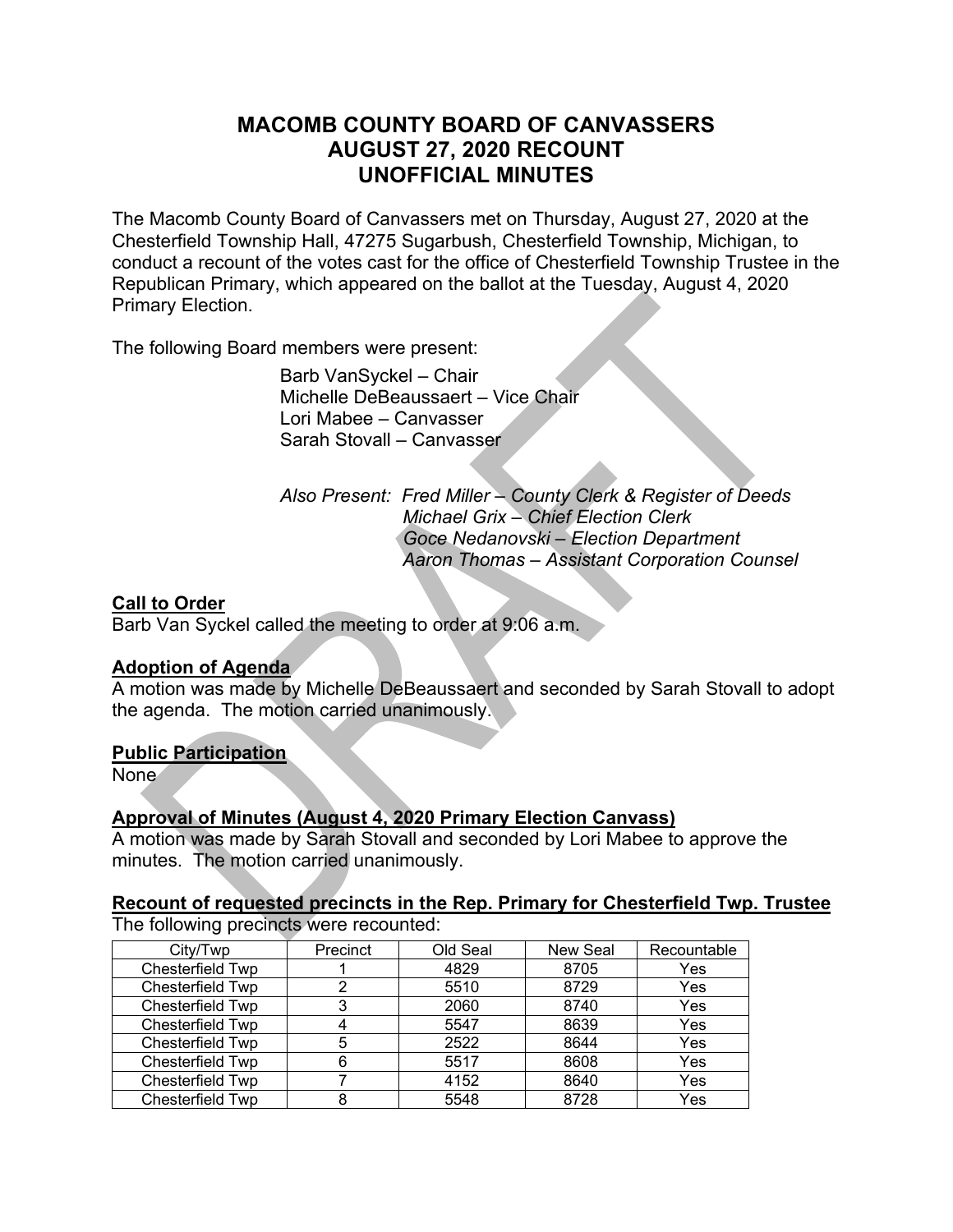#### Macomb County Board of Canvassers Unofficial Minutes August 27, 2020 Meeting – Page 2

| Chesterfield Twp | 9               | 5546       | 8745 | Yes              |
|------------------|-----------------|------------|------|------------------|
| Chesterfield Twp | $\overline{10}$ | 5508       | 8642 | Yes              |
| Chesterfield Twp | 11              | 4190       | 8724 | Yes              |
| Chesterfield Twp | 12              | 5514       | 8727 | Yes              |
| Chesterfield Twp | 13              | 4825       | 8746 | Yes              |
| Chesterfield Twp | 14              | 4172       | 8743 | Yes              |
| Chesterfield Twp | 15              | 3237       | 8750 | Yes              |
| Chesterfield Twp | 16              | 5541       | 8731 | Yes              |
| Chesterfield Twp | 18              | 4826       | 8721 | Yes              |
| Chesterfield Twp | 19              | 4828       | 8720 | Yes              |
| Chesterfield Twp | 1AV             | 2535, 2523 | 8730 | Yes              |
| Chesterfield Twp | 2AV             | 2535, 2523 | 8730 | Yes              |
| Chesterfield Twp | 3AV             | 2535, 2523 | 8730 | Yes              |
| Chesterfield Twp | 4AV             | 2535, 2523 | 8730 | Yes              |
| Chesterfield Twp | 5AV             | 2535, 2523 | 8734 | Yes              |
| Chesterfield Twp | 6AV             | 2520, 2523 | 8734 | Yes              |
| Chesterfield Twp | 7AV             | 2520, 2523 | 8734 | Yes              |
| Chesterfield Twp | 8AV             | 2520, 2523 | 8734 | Yes              |
| Chesterfield Twp | 9AV             | 2520, 2523 | 8734 | Yes <sup>®</sup> |
| Chesterfield Twp | 10AV            | 2520, 2523 | 8701 | Yes              |
| Chesterfield Twp | 11AV            | 2520, 2526 | 8701 | Yes              |
| Chesterfield Twp | 12AV            | 2520, 2526 | 8701 | Yes              |
| Chesterfield Twp | 13AV            | 2520, 2526 | 8701 | Yes              |
| Chesterfield Twp | 14AV            | 2520, 2526 | 8719 | Yes              |
| Chesterfield Twp | 15AV            | 2520, 2526 | 8719 | Yes              |
| Chesterfield Twp | 16AV            | 2508, 2526 | 8719 | Yes              |
| Chesterfield Twp | 18AV            | 2508, 2526 | 8738 | Yes              |
| Chesterfield Twp | 19AV            | 2508, 2526 | 8738 | Yes              |

At the completion of the recount, Michael Grix read the recounted results.

For the recounted precincts only (recount did not include Precinct 17 ballots): Aiello – Original total: 2,478; Recount total: 2,487 Anderson – Original total: 2,712; Recount total: 2,725 DeMuynck– Original total: 3,171; Recount total: 3,185 Joseph– Original total: 3,285; Recount total: 3,304 Vosburg– Original total: 3,839; Recount total: 3,854 Weston– Original total: 2,700; Recount total: 2,705

Adding in the official canvassed results from Precinct 17, Terri Weston finished with 2,740 votes. Hank Anderson finished with 2,758 votes.

#### **Motion to accept Recount Statement of Votes**

A motion to accept the recounted results was made by Sarah Stovall and seconded by Lori Mabee. The motion carried unanimously.

#### **New Business**

Michelle DeBeaussaert brought up the need for the Board to reassess their procedures during the county canvass when they find an instance of an election inspector not writing the ballot container seal number in the poll book on election night.